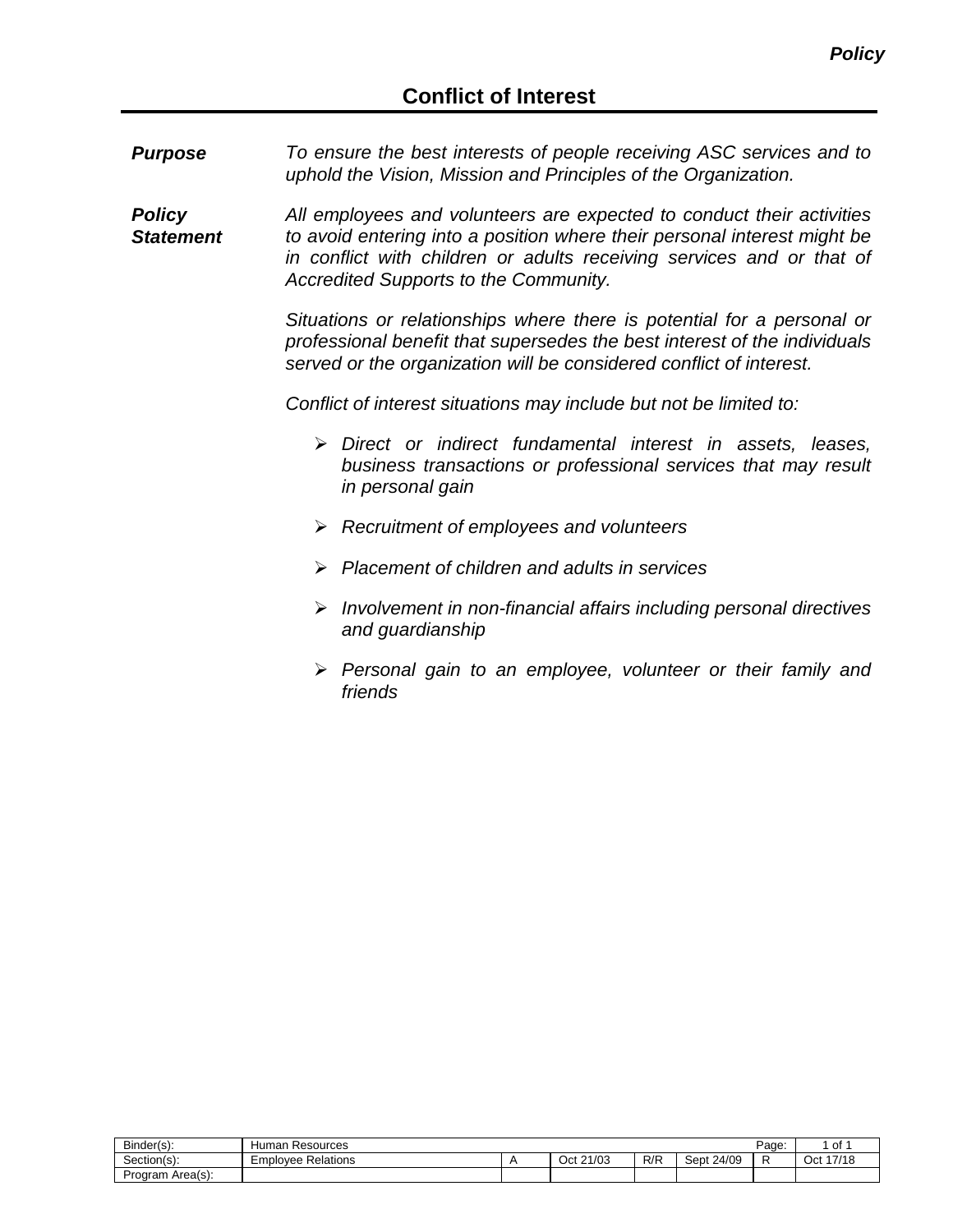## **Commencement**

- A) Upon commencement of employment, all employees and volunteers of ASC will be asked to sign a non-solicitation agreement and compliance to conflict of interest agreement.
- B) The agreements will be reviewed with the employee or volunteer and are a condition of employment.
- C) After the agreements are signed by the employee or volunteer, the employee or volunteer will receive copies of the agreements and copies will be maintained on the employees or volunteers file.

## **Employee and Volunteer Requirements**

All employees and volunteers are required to:

- Ensure that their interests do not supersede the interests of individuals receiving services from ASC
- Avoiding any personal gain to themselves or their family and friends
- Declare any conflict which may exist or potentially exist as it relates to ASC service delivery
- Not borrow money or belongings of individuals receiving services from ASC
- Decline any money, loans, or other items of financial value offered by an individual or their family
- Decline all offers of gifts from individuals receiving services or their family, except for token or personal mementos of no appreciable value (under \$20) on special occasions, e.g. birthdays, Christmas
- Decline requests to be appointed Trustee, Guardian, Executor or Power of Attorney for any individual receiving services from ASC unless under special circumstances. In such a circumstance, the employee or volunteer must inform the Executive Director and Area Program Director so the request can be reviewed and managed in an appropriate manner
- Decline requests to be involved in personal directives for individuals receiving services from ASC unless under special circumstances. In such a circumstance, the employee or volunteer must inform the Executive Director and Area Program Director so the request can be reviewed and managed in an appropriate manner
- Refrain from the sale of any item that results in the employee or volunteer's personal gain (e.g. home party sales)
- All employees and volunteers are required to familiarize themselves with and abide by policies and procedures referencing conflict of interest situations.

| - -<br>Binder(s):     | Resources<br>Human    |  |              |     |               |     | of 2         |
|-----------------------|-----------------------|--|--------------|-----|---------------|-----|--------------|
| $\sim$<br>Section(s): | Relations<br>Emplovee |  | 21/03<br>Oct | R/R | 24/09<br>Sept | R/R | 47140<br>Oct |
| Program Area(s):      |                       |  |              |     |               |     |              |